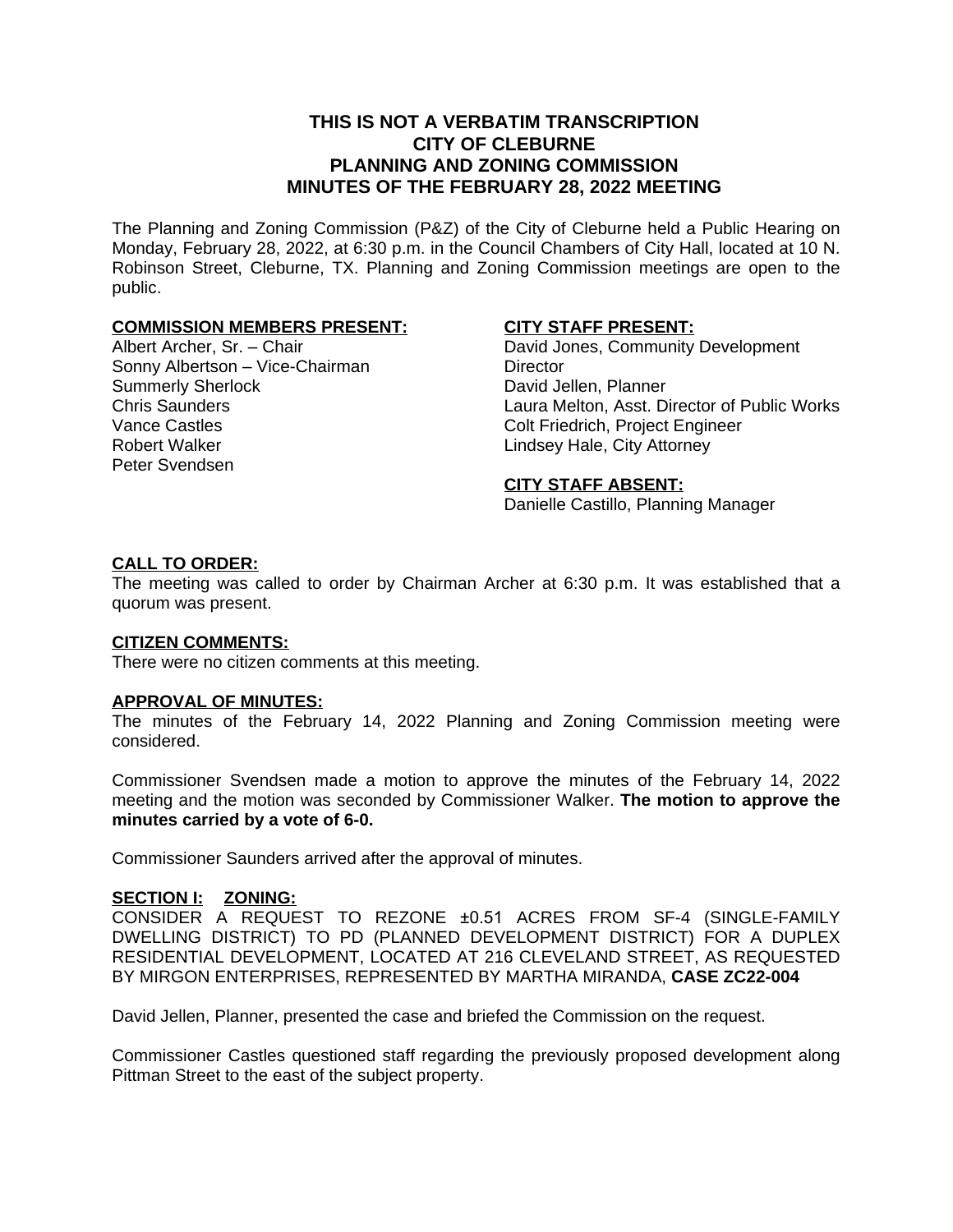Mr. Jellen responded that the recent rezoning request along Pittman Street was for duplexes and that it was recommended for approval by the Commission, but that it had been denied by the City Council with the preference to have it resubmitted as a Planned Development (PD).

Commissioner Walker questioned staff whether the two (2) developments were related.

Mr. Jellen responded that the two (2) developments were independent of each other.

Commissioner Walker questioned staff regarding the discrepancy between some of the proposed design standards and the elevations included with the PD.

Mr. Jellen responded that the applicant would be required to meet the proposed design standards as outlined in the PD ordinance, and that the elevations and pictures provided in the PD were intended only for illustrative purposes to provide general guidance.

Chairman Archer questioned staff regarding the alley located adjacent to the rear of the subject property.

David Jones, Community Development Director, explained that the alley at the rear of the property was originally platted as a 40-foot right-of-way (ROW).

Vice-Chairman Albertson questioned staff regarding the proposed fencing.

Mr. Jellen responded that he would defer the question to the applicant.

Commissioner Svendsen questioned staff regarding the proposed side-yard setback for the property.

Mr. Jellen explained that the applicant had requested a deviation to the side-yard setback in order to preserve several of the existing trees at the center of the property.

Commissioner Svendsen questioned staff whether the applicant intended to use the property as an investment property.

Mr. Jellen responded that he would defer the question to the applicant.

Chairman Archer opened the public hearing.

The applicant, Martha Miranda, 600 County Road 914, Burleson, TX, was present to brief the Commission on the request. She stated that the proposed development would add to the character of the existing community.

Vice-Chairman Albertson questioned the applicant regarding her plans for the property.

Ms. Miranda stated that the development would remain under her ownership and responsibility and that she was developing the property to add to her existing real estate portfolio. She stated that the proposed elevations would be updated to match the proposed design standards.

Chairman Archer questioned the applicant regarding the decision not to include garages with the proposed duplexes.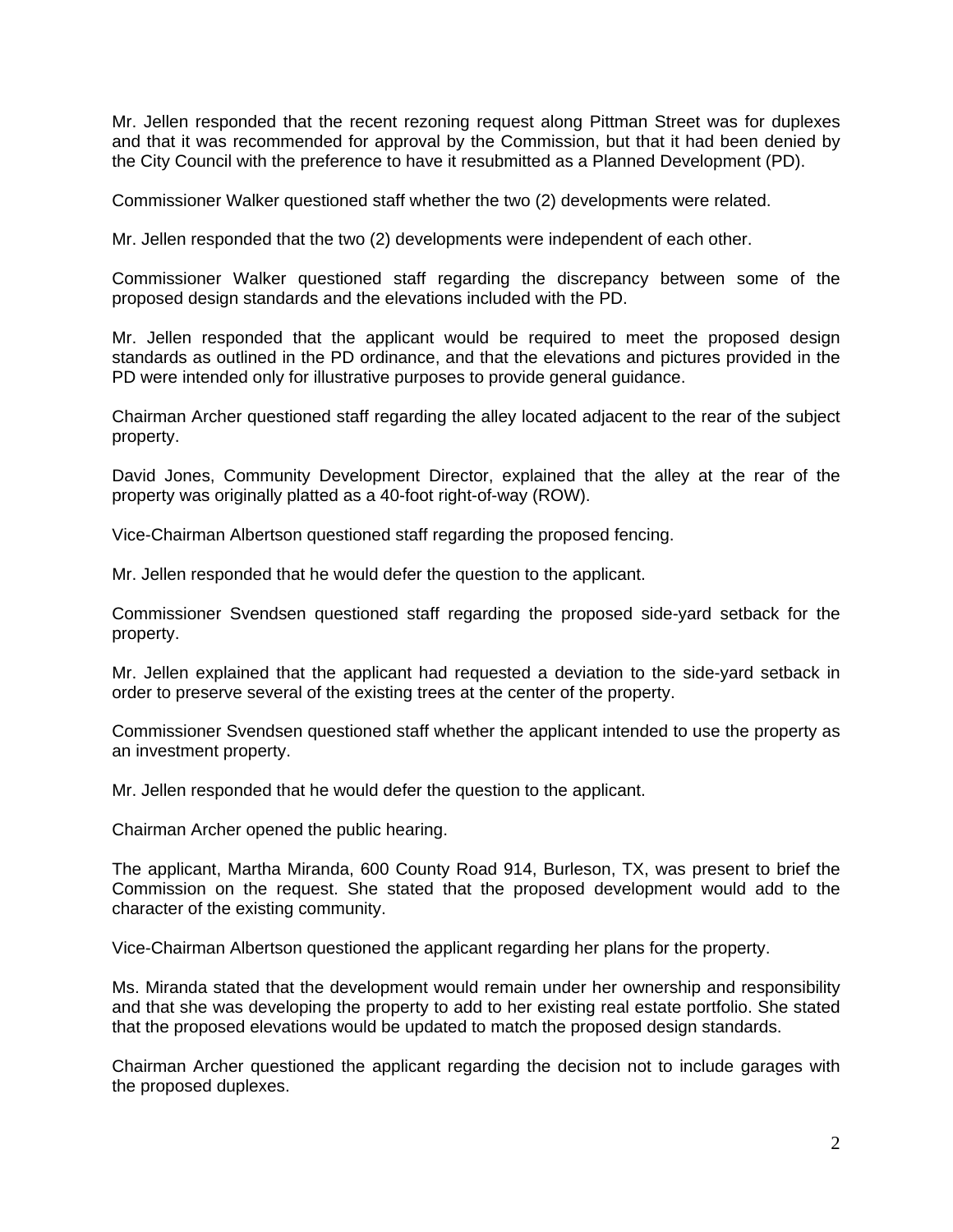Ms. Miranda explained that excluding garages from the proposed duplexes would allow her to maximize living space with the proposed floorplan. She stated her concern that garages would end up being utilized as storage space and not for off-street parking.

Commissioner Svendsen questioned the applicant regarding on-site trash collection.

Ms. Miranda responded that there would be a gated pad area on the property for the trash cans.

Vice-Chairman Albertson questioned the applicant regarding the proposed fencing.

Ms. Miranda responded that the proposed fencing would divide the lots between each unit.

Vice-Chairman Albertson questioned the applicant regarding the 80 feet of space in the rear yard.

Ms. Miranda responded that she had no plans to extend the development further into the rear yard.

Chairman Archer questioned staff whether there were utilities in the ROW at the rear of the property.

Mr. Jones responded that there were no utility lines in the ROW at the rear of the property that the City was aware of.

Vice-Chairman Albertson questioned the applicant regarding maintenance of the property.

Ms. Miranda responded that she would be responsible for the maintenance of the property.

Vice-Chairman Albertson questioned the applicant if the property would have sprinklers.

Ms. Miranda responded that the property would not have sprinklers and that a maintenance company would maintain the landscaping.

Vice-Chairman Albertson questioned the applicant whether the property would be mulched.

Ms. Miranda responded that the property would be mulched.

Vice-Chairman Albertson questioned the applicant regarding the existing trees.

Ms. Miranda responded that she anticipated that she would be able to preserve six (6) or seven (7) of the existing trees at the center of the property.

Chairman Archer closed the public hearing.

Commissioner Castles expressed his support of the proposed request and noted that it would help to improve the existing character of the community.

Commissioner Saunders expressed his concern with the proposed development and noted his preference to see duplexes done as cluster developments.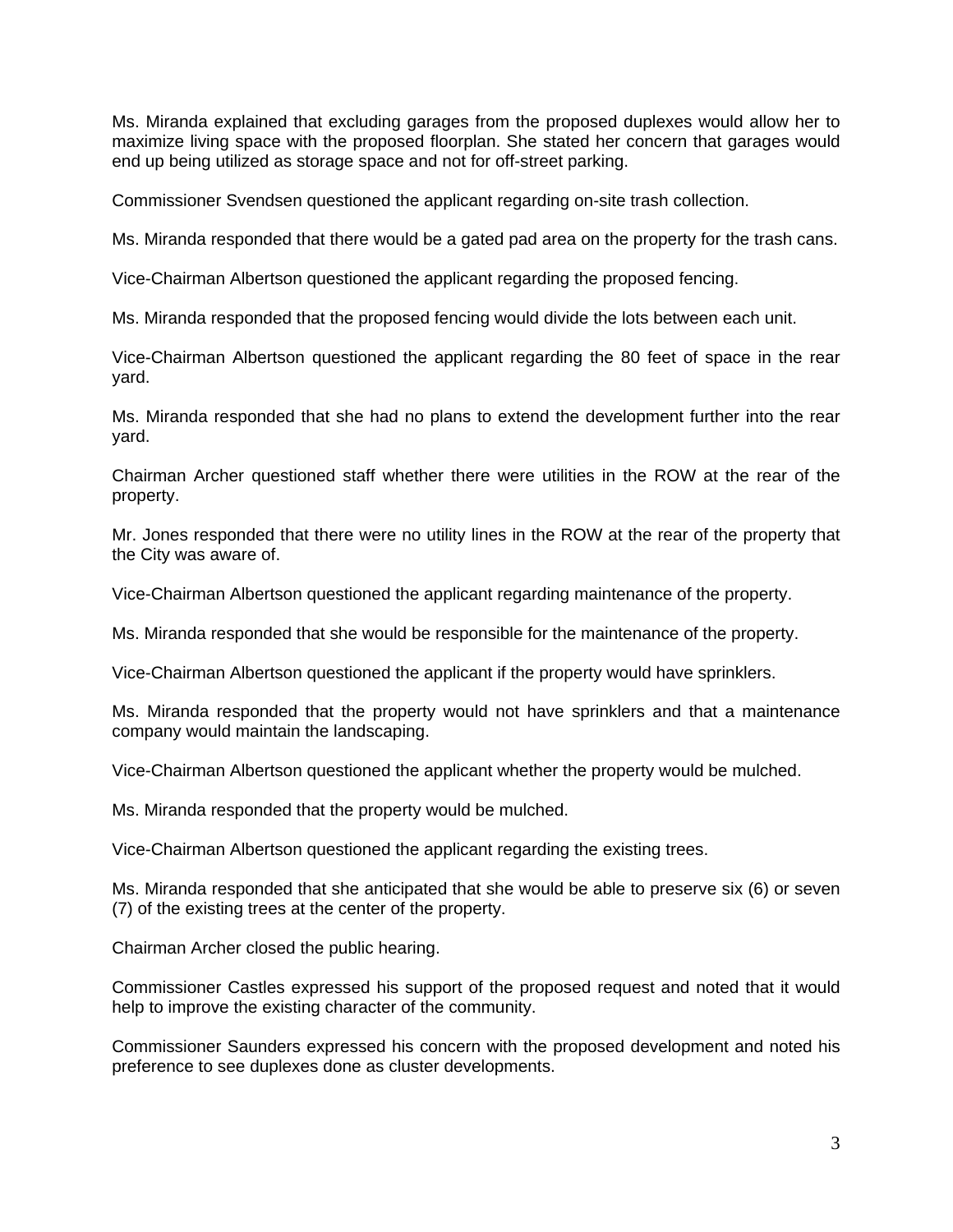There being no other questions or items for discussion, Chairman Archer called for a motion. Commissioner Albertson made a motion to approve the request as presented and Commissioner Castles seconded the motion. **The motion to approve carried by a vote of 4-3, with Commissioner Sherlock, Commissioner Saunders and Commissioner Svendsen voting against the motion.**

CONSIDER A REQUEST TO REZONE ±31.43 ACRES FROM IH (INTERIM HOLDING DISTRICT) TO PD (PLANNED DEVELOPMENT DISTRICT) FOR A SINGLE-FAMILY RESIDENTIAL DEVELOPMENT, GENERALLY LOCATED ON THE EAST SIDE OF SOUTH NOLAN RIVER ROAD, WEST OF BROWNING LANE AND EMERSON DRIVE, AS REQUESTED BY M. SHARP FAMILY LP, REPRESENTED BY CORY MURRAY, **CASE ZC21- 032**

David Jones, Community Development Director, presented the case and briefed the Commission on the request.

Vice-Chairman Albertson questioned staff regarding the extension of Park Boulevard.

Mr. Jones explained that Park Boulevard would be a 60-foot Collector Road and would extend from the Madeline Meadows development all the way to South Nolan River Road.

Commissioner Saunders questioned staff regarding South Nolan River Road.

Colt Friedrich, Project Engineer, responded that South Nolan River Road was classified as a Minor Arterial road with a 105-foot right-of-way (ROW).

Commissioner Svendsen questioned staff whether South Nolan River Road would ultimately be four (4) lanes.

Mr. Friedrich responded that South Nolan River Road would be four (4) lanes. He stated that University Drive would eventually be constructed in order to improve traffic conditions in the area.

Chairman Archer questioned staff regarding the spacing requirements for intersections along South Nolan River Road.

Mr. Friedrich explained that the planned development (PD) had originally included two (2) access roads onto South Nolan River Road, but that one (1) had been removed in order to improve the traffic impact of the proposed development.

Chairman Archer questioned staff regarding the proposed fence along South Nolan River Road.

Mr. Jones responded that a masonry wall would not be required along South Nolan River Road under the City's current Zoning Ordinance.

Commissioner Saunders questioned staff regarding the requirement to dedicate ROW for the expansion of South Nolan River Road.

Mr. Friedrich responded that ROW dedication would be required as part of the platting process. He stated that a traffic impact analysis would also be required as part of the civil plan approval process.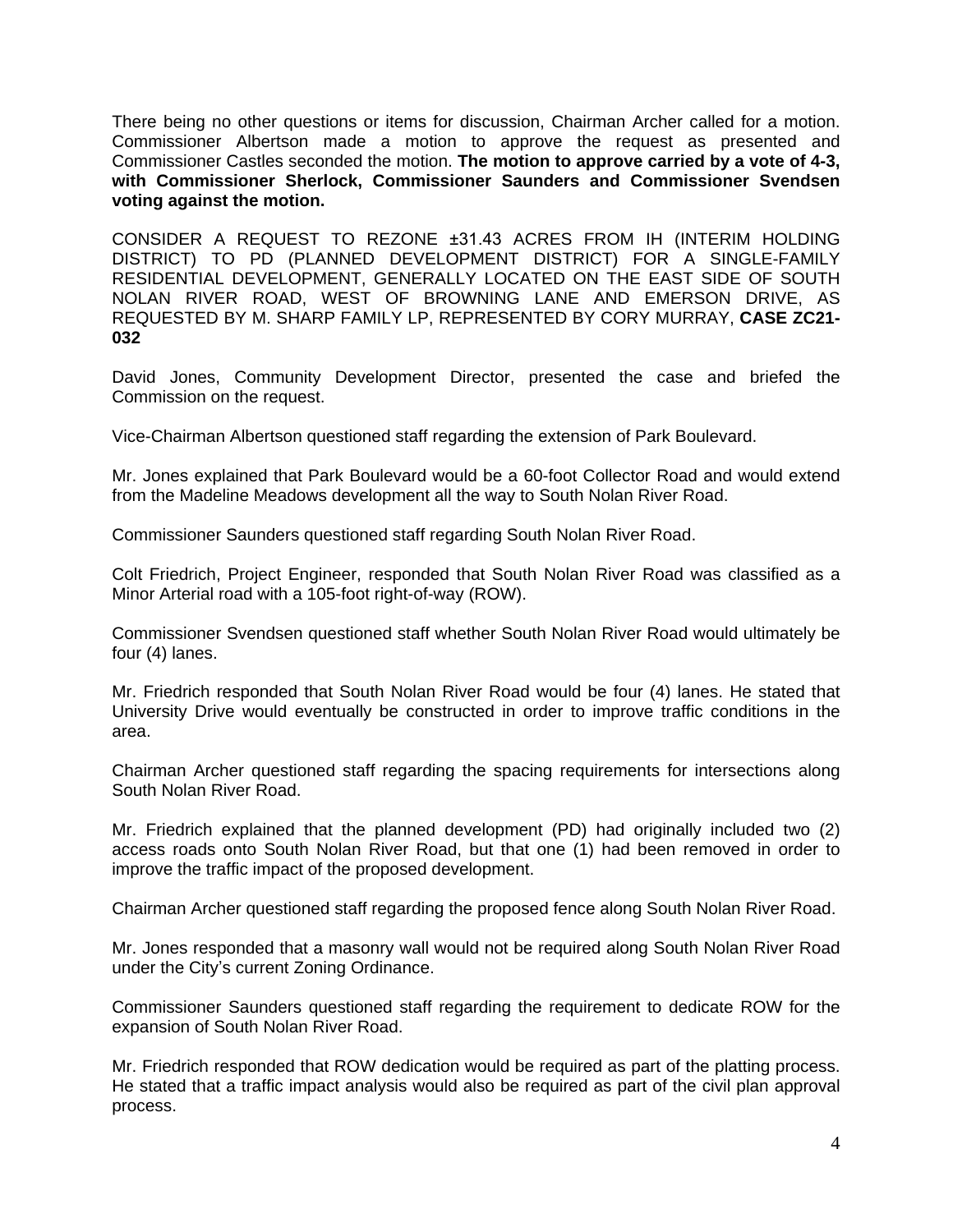Commissioner Walker questioned staff regarding the garage construction materials in the PD.

Mr. Jones explained that the garage construction materials included in the PD referred to the garage door materials.

Commissioner Walker requested that staff revise the spelling of "hardie board" within the PD.

Mr. Jones responded that staff would make the requested revision.

Chairman Archer questioned staff regarding the two (2)-car garage requirement.

Mr. Jones responded that the two (2)-car garage requirement would be a minimum requirement for the proposed development.

Vice-Chairman Albertson questioned staff regarding the requirement for a water well in the proposed retention pond.

Chairman Archer stated that the Commission could recommend the condition that the retention pond maintain a constant water level.

Commissioner Svendsen questioned staff regarding the proposed retention pond fountain.

Mr. Friedrich responded that the retention pond fountain would be required.

Chairman Archer questioned staff regarding the limits of the floodplain.

Mr. Jones explained the location of the floodplain limits across the subject property.

Commissioner Sherlock questioned staff regarding the proposed open space amenities.

Mr. Jones responded that the open space amenities included a proposed trail and a proposed fountain for the retention pond, and that amenities could be included as part of the conditions for approval of the PD.

Commissioner Walker questioned staff regarding the proposed 25-foot front-yard setback.

Mr. Jones responded that the proposed setback would allow for a variety of floor plans, especially for single-story homes with larger floor plans. He also explained that there is a trend of smaller front yards that don't consume as much of the lot or require as much maintenance.

Chairman Archer opened the public hearing.

Paula Christian, 1603 Browning Lane, expressed her desire to see amenities included with the PD, including a playground in the subdivision to prevent sex offenders from purchasing homes, requiring single-story homes for newly-created lots adjacent to existing homes, for the new homes to be designed to match the existing homes in the Winchester subdivision, including a requirement for red brick, for drainage plans to carry water from the Winchester subdivision through the proposed development so that the water does not back up to Browning Lane and Chaucer Drive, and for the proposed lots to be at the same elevation as the existing homes in Winchester.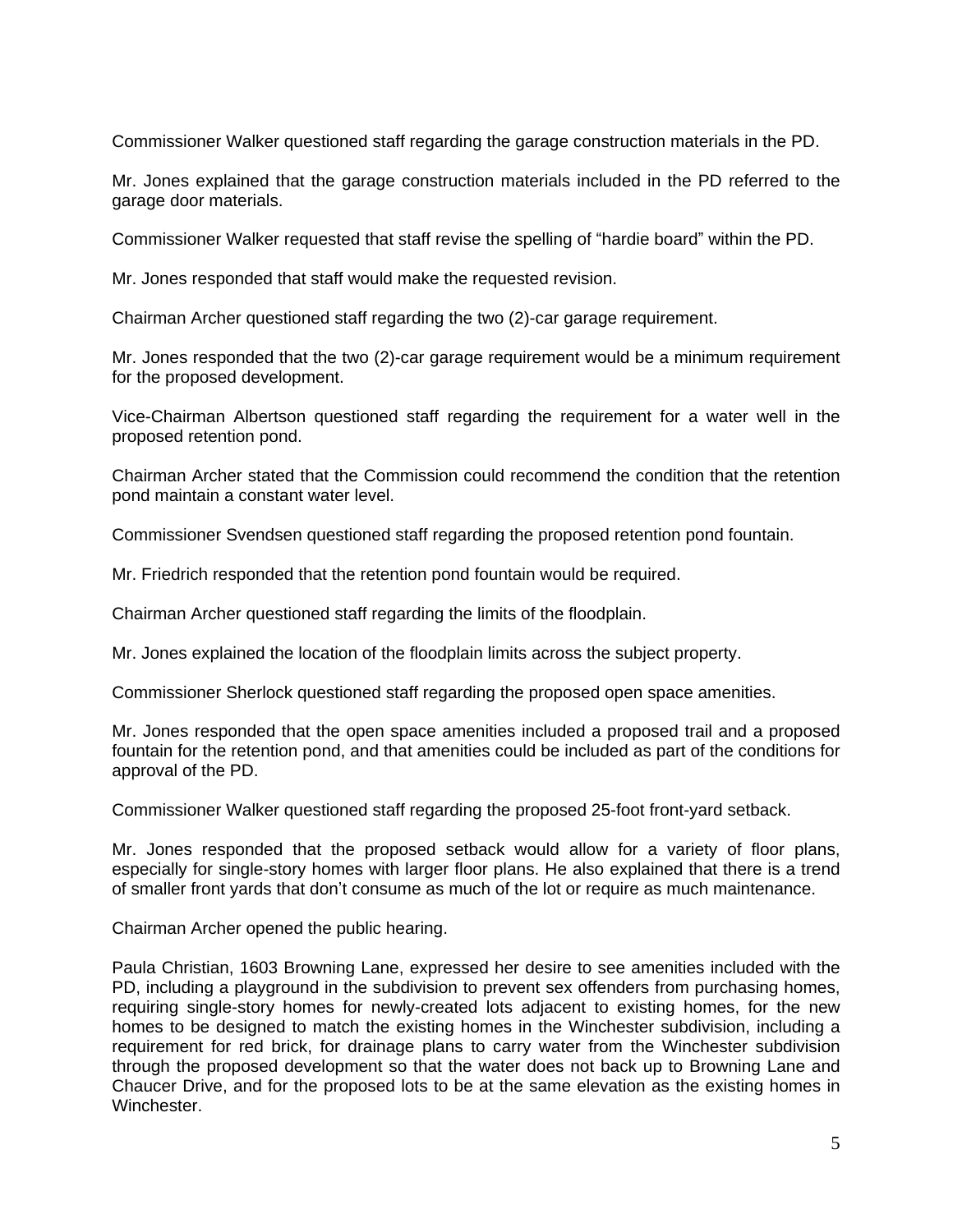Commissioner Svendsen questioned staff regarding the drainage plans for the proposed development.

Mr. Friedrich responded that the proposed development would be required to maintain the existing drainage levels on the property.

Commissioner Svendsen questioned staff about whether the reuse pipeline could be utilized to alleviate stormwater concerns.

Mr. Friedrich explained that the reuse pipeline would be constructed in conjunction the proposed development and was not designed to convey stormwater.

Commissioner Svendsen questioned Ms. Christian regarding the average home size of the existing homes.

Ms. Christian responded that the average home size was approximately 2,200 square feet.

Randy McCoy, 1619 South Nolan River Road, stated his opposition to the request and expressed his desire to see an eight (8) foot privacy fence along the northern portion of the subject property adjacent to his property. He explained several concerns he had about the development, including timing and phasing of construction, noise, and increased impacts from street lights.

The applicant, Cory Murray, 1000 East Highway 67, Alvarado, TX, was present to brief the Commission on the request. He stated that the minimum home size for the PD would be 2,200 square feet and that cameras and signs would be posted around the work site to increase security.

Chairman Archer questioned the applicant regarding the range of home sizes.

Mr. Murray responded that the homes would likely range from 2,200 square feet in size to 3,300 square feet.

Chairman Archer questioned the applicant regarding the requirement for homes to remain a single-story for those lots adjacent to existing lots.

Mr. Murray responded that he would allow the homebuilders to decide whether or not to build multi-story homes. He expressed his belief that most of the homes would end up being singlestory throughout the development.

Chairman Archer questioned the applicant regarding the proposed lot irrigation and why the rear yards would not be irrigated at the time the home is occupied.

Mr. Murray responded that if the Commission requested it, he would continue irrigation to the rear yard.

Commissioner Castles questioned the applicant regarding the proposed homeowner's association (HOA).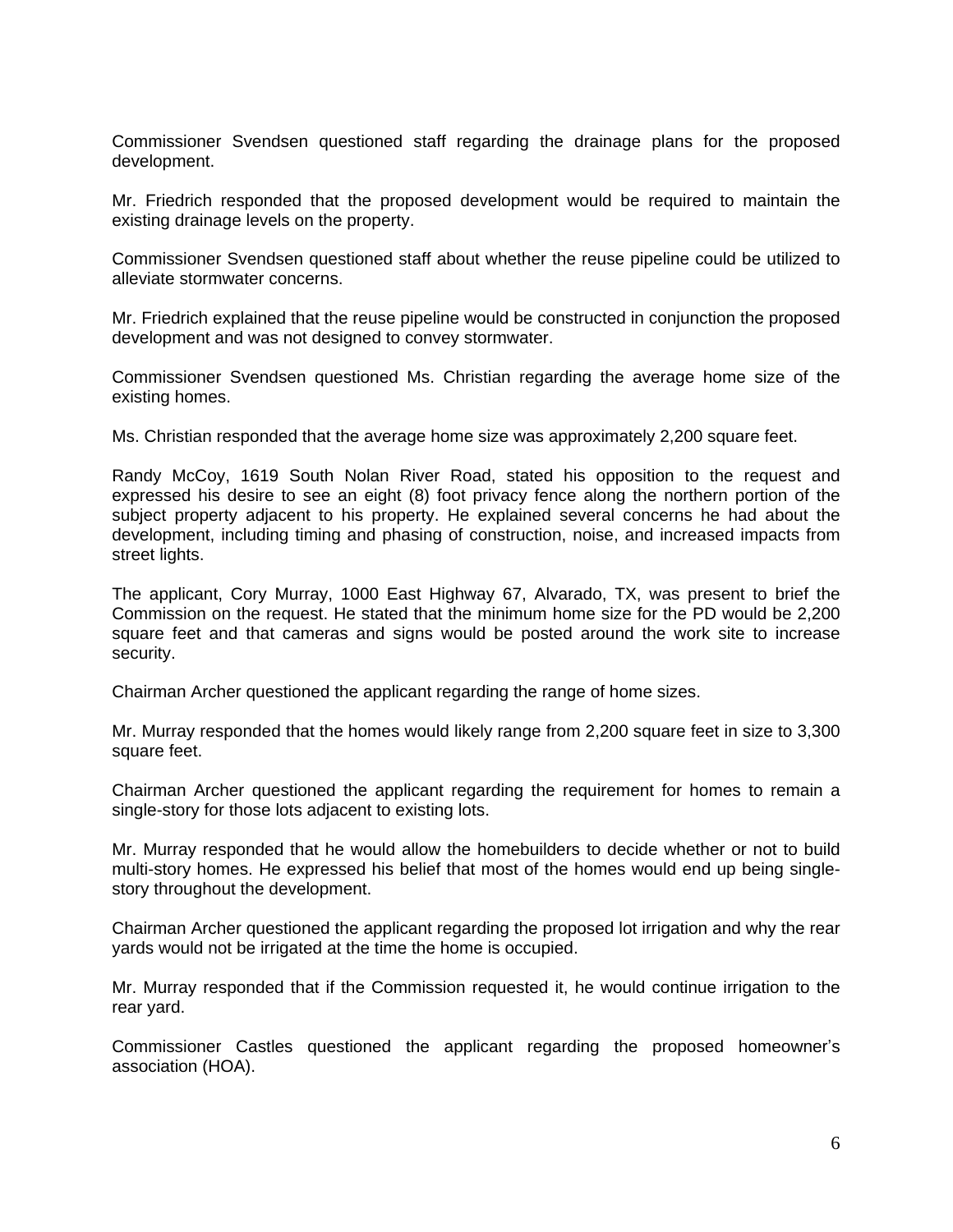Mr. Murray responded that the HOA would utilize a management company he had used on other projects, and that dues would likely end up being between \$55 and \$75 per month.

Commissioner Castles questioned the applicant regarding maintenance of the open space areas and amenities.

Mr. Murray responded that the HOA and management company would be responsible for maintenance of the open space areas and amenities.

Commissioner Saunders questioned the applicant regarding the proposed amenities.

Mr. Murray responded that many of the amenities had not yet been decided for the open space areas, but stated his interest in having a 9/11 or World War II memorial on one of the open space lots. He stated the lots would remain private.

Commissioner Walker questioned the applicant regarding the sodding of the lots.

Mr. Murray responded that the entirety of each lot would be covered with sod and that irrigation would provided to the rear yards.

Vice-Chairman Albertson expressed his support for having a masonry wall located adjacent to South Nolan River Road. He stated that cementitious siding should be required on any secondstory.

Chairman Archer questioned the applicant regarding the recommendation of a masonry wall located adjacent to South Nolan River Road.

Mr. Murray responded that he would need to evaluate the cost of substituting the proposed wood fence with a masonry wall in order to determine whether it would be viable for the development.

Commissioner Svendsen questioned the applicant regarding the location of the proposed retention pond.

Mr. Murray responded that the retention pond had been located at the southeast corner of the development in order to catch all of the drainage across the property.

Commissioner Saunders questioned the applicant whether the retention pond would have water year-round.

Mr. Murray responded that the retention pond would be metered in order to maintain a constant water level year-round.

Commissioner Saunders questioned the applicant regarding the size of the proposed lots adjacent to the existing Winchester subdivision.

Mr. Murray responded that the proposed lot sizes would help to provide variation and would increase the yield of the development.

Chairman Archer closed the public hearing.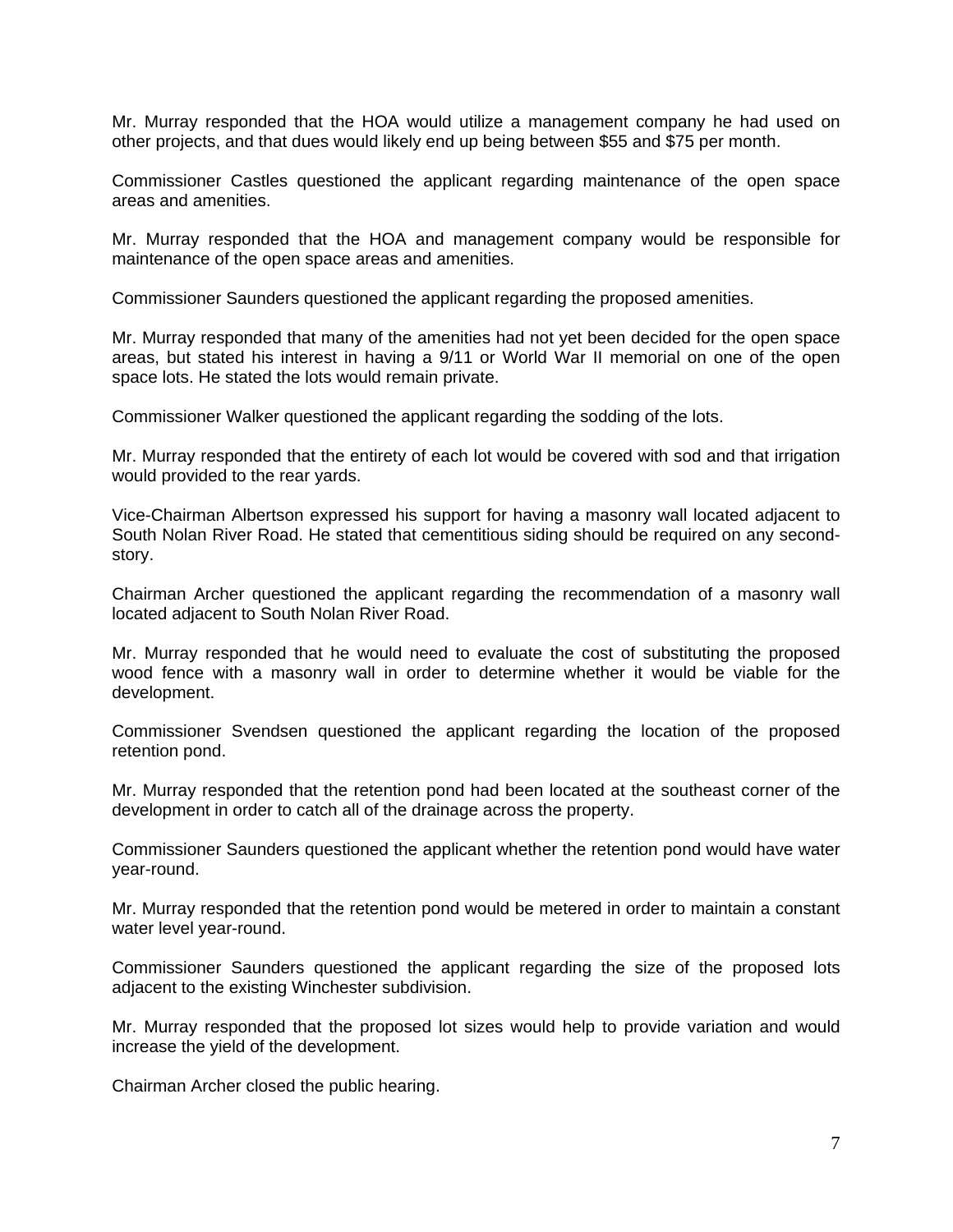Chairman Archer recommended that the proposed development require single-story homes adjacent to any existing home. He also recommended that the fence along South Nolan River Road be required to be made of masonry or brick material.

Commissioner Svendsen recommended that the wall include cement product.

Chairman Archer discussed several additional recommendations that he wanted to be included as part of the PD, including that the retention pond maintain a constant water level, that each home be fully irrigated, that a playground be included in one of the parks, and that a minimum 15-foot rear yard setback be required.

Vice-Chairman Albertson recommended that the PD also include a requirement for cementitious siding to be used on the second story of each home.

Chairman Archer re-opened the public hearing.

Randy McCoy, 1619 South Nolan River Road, expressed his desire to see an eight (8) foot privacy fence along the northern portion of the subject property adjacent to his property.

Commissioner Svendsen responded that he should work together with the applicant to come to an agreement.

Vice-Chairman Albertson questioned staff whether streetlights would be required.

Mr. Friedrich responded that streetlights would be required.

There being no other questions or items for discussion, Chairman Archer closed the public hearing and called for a motion. Commissioner Castles made a motion to approve the request with the following conditions:

- 1. That all homes backing up to existing homes be single-story;
- 2. That the proposed fence running along South Nolan River Road be constructed of brick with stone columns;
- 3. That the proposed retention pond maintain a constant water level year-round;
- 4. That irrigation be provided in the front and rear yards of all single-family lots;
- 5. That cementitious siding or similar material to be used on the second story of two-story homes;
- 6. That a playground be included as a park amenity; and,
- 7. That all lots have a minimum 15-foot rear yard setback.

Commissioner Walker seconded the motion. **The motion to approve with conditions carried by a vote of 7-0.**

## **SECTION II: OTHER BUSINESS:**

UPDATE ON ACTIONS TAKEN BY THE CITY COUNCIL AT THEIR LAST MEETING ON PLANNING AND ZONING CASES:

- i.  $ZC21-002-207$  Evans Street Rezone M1 to SF-4
- ii. PC22-001 Bates Ridge Addition Preliminary Plat
- iii. GC22-002 Cleburne Master Thoroughfare Plan Update
- iv. GC22-003 Spring Carnival at Hulen Park Special Event